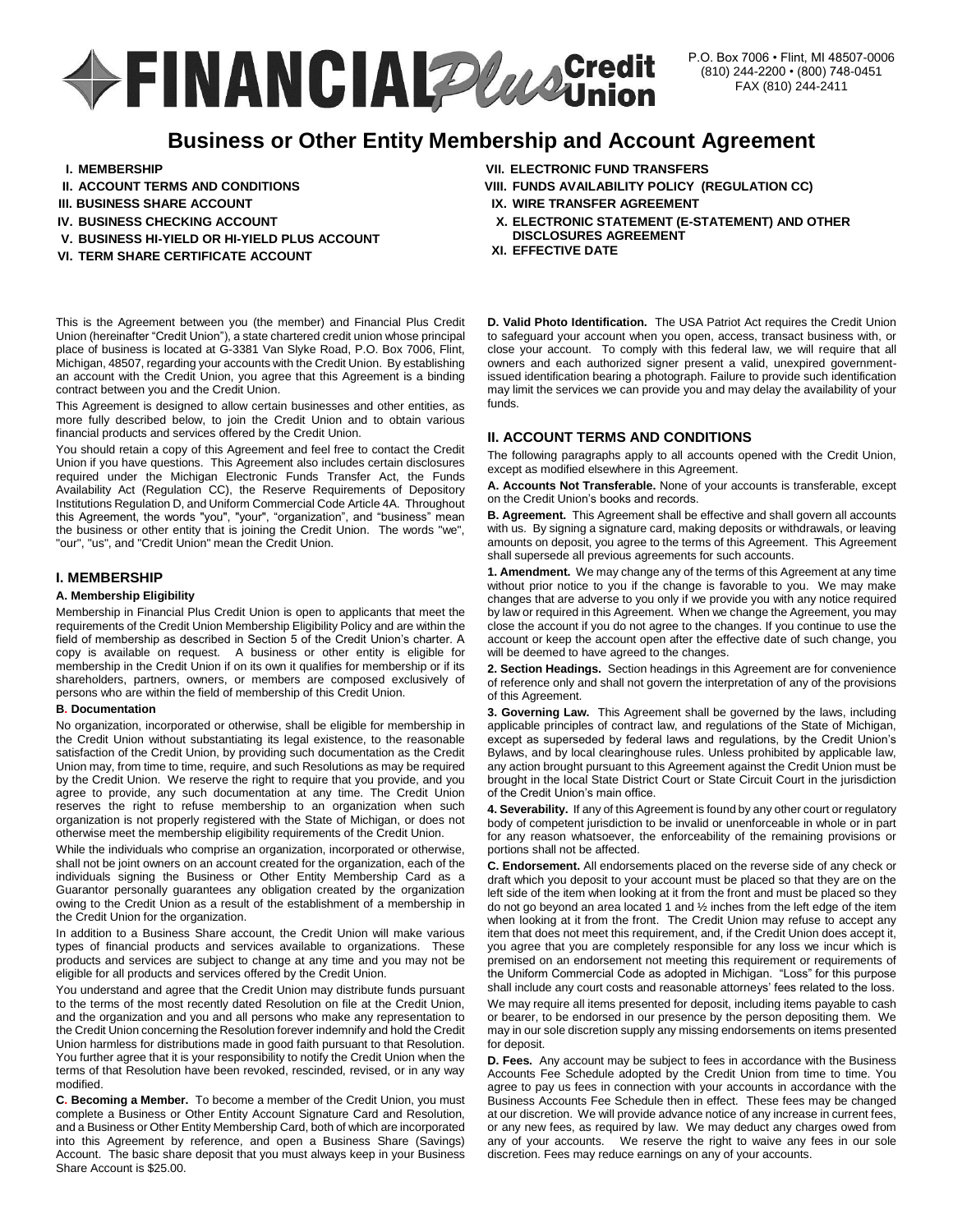**E. Credit for Deposits.** All deposits are subject to proof and verification. When you make a deposit in person at one of our offices, we agree to verify all cash in that deposit when it is made, but we may decide to accept the checks included with that deposit without adding or verifying them, and use the deposit total provided by you at the time of the deposit. Under those circumstances, you agree that we can adjust the amount of that deposit, if necessary, once the amount of the checks included with it are verified by us. If, pursuant to our verification, an adjustment is necessary, we will send you written notice of the adjustment. If you deposit a check, draft or other non-cash item, we have the right to clear it before we make the money available to you subject to applicable federal regulations. If there are fees for collecting your deposit, you promise to pay them (see the Business Accounts Fee Schedule for a list of fees). We may deduct any fees directly from your account. If we feel there is a reason to do so, we may refuse, limit or return any deposit. We have the right to refuse to accept any deposit and we specifically reserve the right to refuse to accept checks for deposit that have more than one endorsement. We reserve the right not to pay dividends on amounts subject to garnishment, levy or other legal process and to assess a fee for processing a garnishment, levy or other legal process; and we reserve the right not to pay dividends on any deposit that is returned to us unpaid by the financial institution on which it is drawn (even if that means a reversal of credited dividends). Your account will be assessed a fee for any check or other deposited item that is returned or is uncollectible for any reason. You will not receive notice before such a fee is assessed (see the Business Accounts Fee Schedule for a list of fees). We will notify you after your account has been charged either with a separate notice or on your next periodic statement.

Any item presented to the Credit Union that is made payable to the business, organization, or other entity must be deposited into one of your accounts.

**F. Inactive Accounts.** The Credit Union will consider your account inactive after one year of no deposits or withdrawals on the account(s) and will assess a fee to your account(s) each month thereafter (see Business Accounts Fee Schedule). "Deposits" for this purpose excludes dividends credited to your account by the Credit Union. Michigan law requires the Credit Union to turn these funds over to the State after five years of no activity. We may voluntarily turn these funds over to the State of Michigan after two years. Before turning funds from inactive accounts over to the State of Michigan, the Credit Union will send notices as required by Michigan law advising you of your rights.

#### **G. Legal Process and Protection.**

**1. Legal Process.** If any legal action is brought against your account, we may pay out funds according to the terms of the action or refuse any pay out until the dispute is resolved. Any expenses or attorney fees we incur responding to legal process may be charged against your account without notice, unless prohibited by law. In lieu of expenses other than attorneys' fees, we may charge a Legal Process Fee as set forth in our Business Accounts Fee Schedule. Any legal process against your account is subject to our lien and security interest.

**2. Share Insurance.** Your savings in the Credit Union are insured by the National Credit Union Administration (NCUA), an agency of the Federal Government, in accordance with regulations promulgated by the NCUA. For more information regarding NCUA Share Insurance, please refer to the NCUA brochure, entitled "Your Insured Funds", which can be found in any of our offices. Because we are not authorized to provide legal advice, we cannot counsel you as to how to structure your accounts in order to maximize your account insurance protection.

**3. Taxpayer Identification Numbers and Backup Withholding.** Your failure to furnish a correct Taxpayer Identification Number (TIN) or meet other requirements may result in backup withholding. If your account is subject to backup withholding, we must withhold and pay to the Internal Revenue Service (IRS) a percentage of dividends, interest and certain other payments. The Credit Union reserves the right to refuse to open any account until a valid TIN is received.

**H. Form of Negotiable Instruments.** All negotiable instruments presented for deposit must be in a format that can be processed and/or photographed. The Credit Union may refuse to accept any check or draft that does not meet this requirement. Substitute checks (as defined in the "Check 21 Act") are the legal equivalent to traditional checks when used in appropriate transactions.

**I. Notices. Notices to us should be sent to:** Financial Plus Credit Union, P.O. Box 7006, Flint, Michigan, 48507-0006.

**1. Notice of Withdrawal.** All of your accounts, except Checking, are subject to the Credit Union's right to require advance notice of withdrawal, as provided in the Credit Union's Bylaws.

**2. Name or Address Changes.** You are responsible for notifying us of any address, e-mail address, or name change. Whenever we are required to send you notice, the Credit Union is only required to attempt to communicate with you at the most recent address you have provided to us in writing. The Credit Union requires all notices of change of address, change of e-mail address, change of business name or name change of authorized signer to be in writing. All name changes require a legal document specifically identifying the change of legal name.

**3. Other Notices.** Except as prohibited by applicable law, we may change the terms of this Agreement. We will notify you of any changes in terms or rates as required by law or as required in this Agreement. All notices regarding the account will be posted in our office lobbies, sent to you at the address shown on your statement, or delivered on or with your statement or appended to your electronic statement (e-statement) if you have chosen to receive e-statements (Refer to Section X for information and disclosures regarding Electronic Statements. We reserve the right not to send notice to accounts we consider inactive.

**4. Electronic Notices.** To the extent permitted by applicable law, you agree to receive any notices sent to you by us in an electronic format, such as e-mail.

**5. Effect of Notice.** Any written notice you give us is effective when we receive it. Any written notice we give to you is effective when it is deposited in the U.S. Postal Service, postage prepaid and addressed to you at your statement mailing address or at the time that an electronic message is sent informing you that your electronic statement or notice is available.

**J. Offset.** If you owe us money as a borrower, guarantor, endorser or otherwise, we have a lien on the funds in any account in which you have an ownership interest, regardless of their source, unless prohibited by law. You agree that we may apply these funds in any order to pay off your indebtedness. By not enforcing a lien, we do not waive our right to enforce it later. In addition, you grant the Credit Union a consensual security interest in your accounts and we may use the funds from your accounts to pay any debt or amount now or hereafter owed the Credit Union, except for obligations secured by an individual's residence, unless prohibited by applicable law. We will notify you if we have exercised our right of offset. All accounts are non-assignable and nontransferable to third parties.

#### **K. Requests and Special Instructions by Member.**

**1. Changes Requested by Member.** Account changes requested by you, such as adding or closing an account or service, must be evidenced by a signed document and accepted by us.

**2. Signatures.** We may accept for deposit all checks, drafts, notes or other instruments signed or endorsed in writing, whether by rubber stamp, or any other means. We may pay and charge your account for all checks, drafts or other items bearing your signature, or the facsimile signature(s) you designate, whenever they resemble the specimen furnished by you, regardless of whom or by what means the actual or purported facsimile signature may have been affixed. The Credit Union shall not be responsible for any loss incurred as a result of our acting upon or executing any request, order or instruction we believe to be genuine. Furthermore, Credit Union may refuse to execute any facsimile request or order.

**3. Special Account Instructions.** You may request that we facilitate certain business or court-ordered account arrangements. However, because we do not give legal advice, we cannot counsel you as to which account arrangement most appropriately meets the specific requirements of your business or court order. If you ask us to follow any instructions that we believe might expose us to claims, lawsuits, expenses, liabilities, or damages, whether directly or indirectly, we may refuse to follow your instructions or may require you to indemnify us or post a bond or other protection.

Credit Union may permit you to designate, or order checks that indicate that the signatures of two or more authorized signors are required for validity. However, you agree that such transactions or checks may be, but need not be, considered properly authorized even when only one authorized signor has signed a check as drawer or otherwise authorized any transaction, and that although the Credit Union is under no obligation to allow such a transaction bearing less than the requisite number of signatures, the Credit Union will not be negligent if it allows such a transaction when only one authorized signor has authorized a transaction, or check.

**4. Telephone Requests.** You agree that funds in any of your accounts with us can be transferred and that additional accounts and services may be authorized or terminated, at the discretion of the Credit Union, upon the telephone or e-mail request of any authorized signer on the account. We shall not be responsible for any loss incurred as a result of our acting upon or executing any request, order or instruction we believe to be genuine. Furthermore, we may refuse to execute any telephone or e-mail request or order.

**5. Indemnity.** If by following your instructions we are exposed to a claim or suit by an adverse claimant, you shall hold us harmless and indemnify us from any losses, expenses, liabilities or damages including actual attorneys' fees resulting from such a claim or suit. If you ask us to follow instructions that we believe might expose us to claims, suits, losses, expenses, liabilities or damages, whether directly or indirectly, we may refuse to follow your instructions, or we may require a bond or other protections.

You agree to deposit sufficient funds to cover any overdraft and any fees assessed upon notice of the overdraft, and to reimburse us for any costs we incur in collecting the overdraft, including, without limitation, reasonable attorney's fees and the costs of litigation, to the extent permitted by law.

You agree to indemnify and hold us harmless from any liability, loss, costs, or expenses, including reasonable attorney's fees, to the extent permitted by law, that we incur as a result of any dispute involving your account, including any loss, costs, or expenses resulting from a delay in the forward collection or return of any check you deposit caused by improper placement of endorsements or other material on the back of the check that affects the ability to endorse the items as required by federal regulations. You authorize us to deduct any such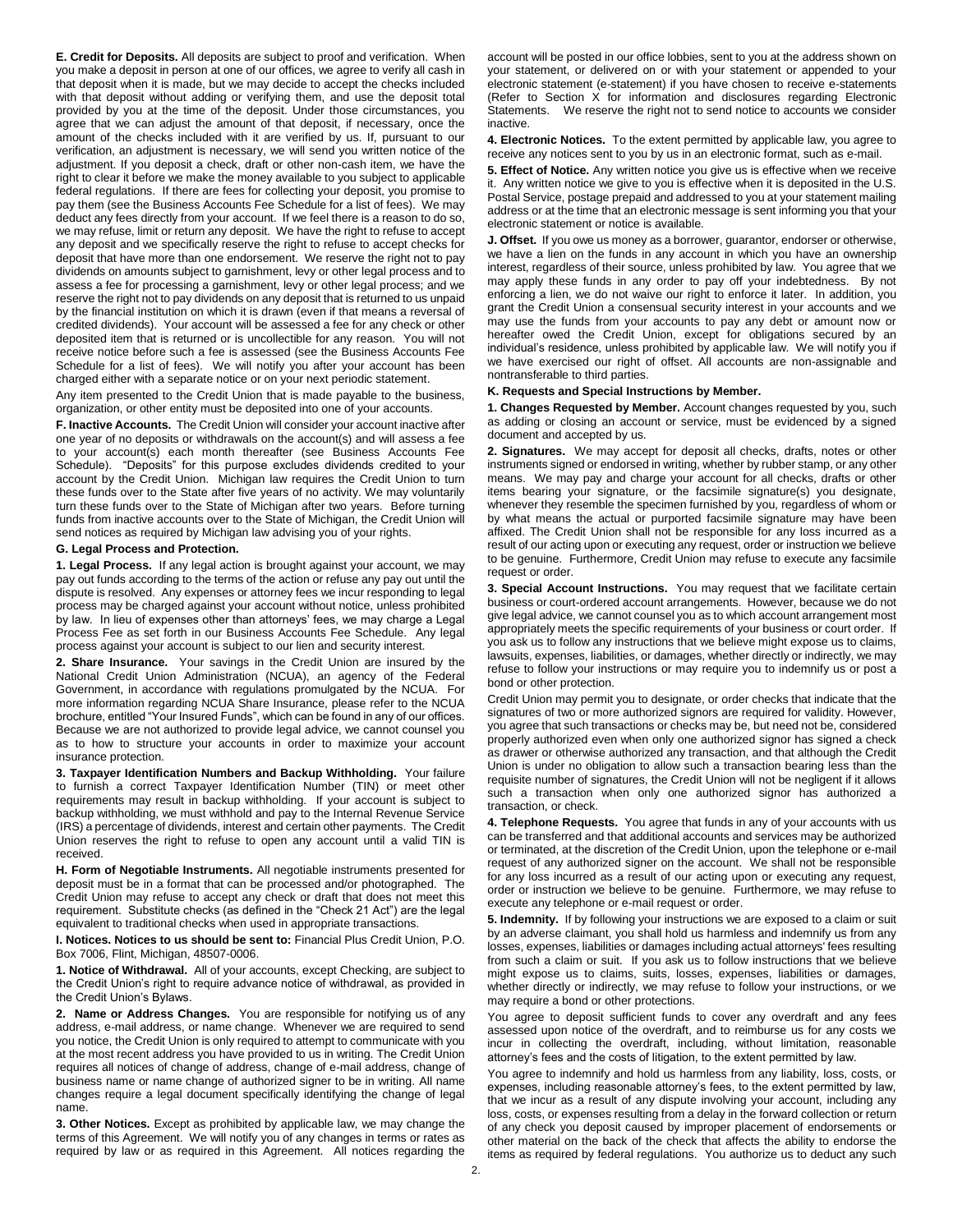loss, costs, expenses, or attorney's fees from your account without prior notice to you.

In the event we become a party to any legal proceedings between you and any third parties or between parties involved in your business, organization, or other entity, you agree to indemnify us and hold us harmless from any liability for any loss, costs, or expenses, including reasonable attorney's fees, to the extent permitted by law, that we incur as a result of any such proceeding. We may exercise our right of offset to recover such amounts from your accounts. This obligation includes situations that cause us, in good faith, to seek the advice of counsel, whether or not we actually become involved in a dispute.

**L. Return of Deposits/Closed Accounts.** We may, at any time, in our sole discretion, refuse to accept any deposit, or close any or all of your accounts with us without prior notice to you. Provided, however, we may not terminate your membership in the Credit Union without satisfying applicable legal requirements. If we close an account, we will notify you and send you a check for any balance in your account after deducting all applicable fees. Any withdrawal that reduces the amount in an account to zero (other than a Business Checking Account) may automatically close that account. We are not liable for any check, draft, withdrawal or other order after an account is closed. Any checks, or other payment orders presented after the account has been closed will be returned unpaid. We reserve the right to advise consumer or commercial reporting agencies and other third parties of accounts closed for misuse.

**M. Statement.** You will receive a periodic statement (normally monthly) for your Business Checking Account. You will receive a periodic statement (normally quarterly) for your Business Share Account or other savings accounts unless you have an electronic funds transfer transaction during a monthly period (in which case you will receive a monthly statement), or you will receive a combined statement on a monthly basis if you have a Business Checking Account and other savings accounts. Each such statement shall show the transactions on your accounts and any fees. We reserve the right not to send statements for accounts we consider inactive, or for those accounts on which we do not have a valid address on file.

You should examine the periodic statement carefully and reconcile the account. If there are any discrepancies, the Credit Union should be notified immediately. You are in the best position to detect an unauthorized signature, a forged endorsement, or an alteration. You have the responsibility for any fraud loss if you fail to exercise reasonable care in examining the statement or fail to report forgeries or alterations to the Credit Union within thirty (30) days of the mailing date or within thirty (30) days of the date of e-mail notification that your statement is available, if you have chosen electronic statement, of the earliest statement containing those items, unless another time period is required by state or federal law. The Credit Union will not be liable if items were forged or altered such that the fraud could not be detected by a reasonable financial institution.

#### **N. Termination**

**1. Termination of Account.** We may terminate your account at any time without notice to you, or we may require you to close your account and apply for a new account if: (1) there is a change in ownership or authorized signers; (2) there has been a forgery or fraud reported or committed involving your account; (3) there is a dispute as to the ownership of the account or of the funds in the account; (4) any checks, whether completed or in blank, or cards are lost or stolen or the number has been compromised; (5) there are excessive returned unpaid items not covered by an overdraft protection plan; (6) there has been any misrepresentation or any other abuse of any of your accounts; or (7) we reasonably deem it necessary to prevent a loss to us. There may be a fee for termination of account, processing of an account number change, or replacing lost or stolen cards. Refer to our current Business Accounts Fee Schedule. We are not responsible for payment of any check, draft, withdrawal, or other item after your account is terminated, however, if we pay an item after termination, you agree to reimburse us.

**2. Termination of Membership.** You may terminate your membership by giving us notice. You may be denied services or expelled for any reason allowed by applicable law, including causing a loss to the Credit Union. If your account balance is reduced below the \$25.00 minimum membership deposit requirement and is not replenished within forty-five (45) calendar days, as provided in the Credit Union's Bylaws, your account will be charged a Membership Termination Fee equal to your account balance at that time and your membership will be terminated. Refer to the Business Accounts Fee Schedule.

**O. Transaction Limitations.** Except for Checking Accounts and other accounts we may designate as transaction accounts, during any statement period, you may not make more than six withdrawals or transfers to another Credit Union account of yours, to a third party by means of preauthorized or automatic transfer or telephonic order or instruction. No more than three of the six transfers may be made by check, draft, debit card, if applicable, or similar order to a third party. If you exceed these transfer limitations in any statement period, your account is subject to closure. Credit Union Bylaws reserve the right to require a member intending to make a withdrawal from any account (except Checking accounts), to give written notice of such intent up to sixty (60) days before such withdrawal. **P. Waiver.** We may waive any of these provisions at our sole discretion, but any such waiver will apply only on that occasion. If we choose to waive any

provision, we will not be bound to waive the same provision or any other provision on another occasion.

**Q. Information About Your Accounts.** You authorize us to share information concerning your accounts with other entities as permitted or required by law, including affiliates of the Credit Union.

### **III. BUSINESS SHARE ACCOUNT**

**A. Deposits.** After you have established your Business Share Account, you may make additional deposits into that account, or establish other types of accounts as described herein, at any time and in any amount, subject to minimum transaction amounts, if any. This account is not transferable except on the Credit Union's books and records. Your interest in a Business Share Account cannot be used as collateral for a loan with another financial institution unless we consent in writing and the transfer is reflected in our records. We may establish minimum amounts for deposits in your Business Share Account. You can make deposits in person, by mail, or by any other means established by the Credit Union.

**B. Withdrawing Money from Your Business Savings Account.** As long as you have money in your account, and subject to any applicable state or federal laws and regulations, the transaction limitations in this Agreement, and the Credit Union's Bylaws, money can be withdrawn from your account by any method approved by the Credit Union. Withdrawals will reduce earnings on your account.

**C. Dividends.** If the Business Share Account you have chosen pays dividends, this section will apply to your account.

**1. Rate Information and Nature of Dividends.** Business Share Accounts are variable rate accounts on which the dividend rate and Annual Percentage Yield (APY) may change every month as determined by the Credit Union. Rate changes are solely at the discretion of the Credit Union and there are no limitations on the amount the rate may change. Dividends are paid from current income and available earnings after required transfers to reserves at the end of the dividend period. Refer to our current Investment Rates schedule for the current anticipated dividend rate and Annual Percentage Yield (APY).

**2. Compounding and Crediting.** Dividends are calculated by the daily balance method, which applies a daily periodic rate to the balance in the account each day. Dividends are compounded and credited to your account on the last day of each quarter. Dividend payment periods are from January through March, April through June, July through September, and October through December. If you close your account before dividends are paid, you will not receive the accrued dividends.

**3. Balance Information.** There is a minimum opening balance requirement of \$25.00, which must remain in the account to continue membership eligibility. We reserve the right to adjust minimum deposit balance requirements from time to time. Dividends will begin to accrue on the business day you deposit non-cash items (i.e. checks) to your account.

**D. Transaction Limitations.** Except for Checking Accounts and other accounts we may designate as transaction accounts, during any statement period, you may not make more than six withdrawals or transfers to another Credit Union account of yours, to a third party by means of preauthorized or automatic transfer or telephonic order or instruction. No more than three of the six transfers may be made by check, draft, debit card, if applicable, or similar order to a third party. If you exceed these transfer limitations in any statement period, your account is subject to closure. Credit Union Bylaws reserve the right to require a member intending to make a withdrawal from any account (except Checking accounts), to give written notice of such intent up to sixty (60) days before such withdrawal.

**E. Funds Availability.** If you make a non-cash deposit into your Business Share Account, that money may not be immediately available to you for withdrawal. At the Credit Union's discretion, a hold of up to ten (10) business days may be placed on any check presented and accepted for deposit into a Business Share Account. We will advise you when such funds will be available at the time you make such a deposit. If your deposit is not made in person to one of our employees, or if we decide to place a hold after you have left the premises, we will mail a notice advising you when the funds will be available. We reserve the right to shorten or extend all such holds at our discretion.

If you make a deposit by authorizing us to receive funds from another account (for example, from a savings account at another credit union or bank), that deposit will not be available, nor will it earn dividends, until we actually receive the funds.

# **IV. BUSINESS CHECKING ACCOUNT**

**A. Deposits.** After you have established your Business Checking Account, you may make additional deposits into that account at any time and in any amount, subject to the terms of this Agreement. The account is not transferable except on the Credit Union's books and records. Your interest in a Business Checking Account cannot be used as collateral for a loan with another financial institution unless we consent in writing and the transfer is reflected in our records. You can make deposits in person, by mail, or by any other method approved by the Credit Union. There is currently no minimum deposit for your Business Checking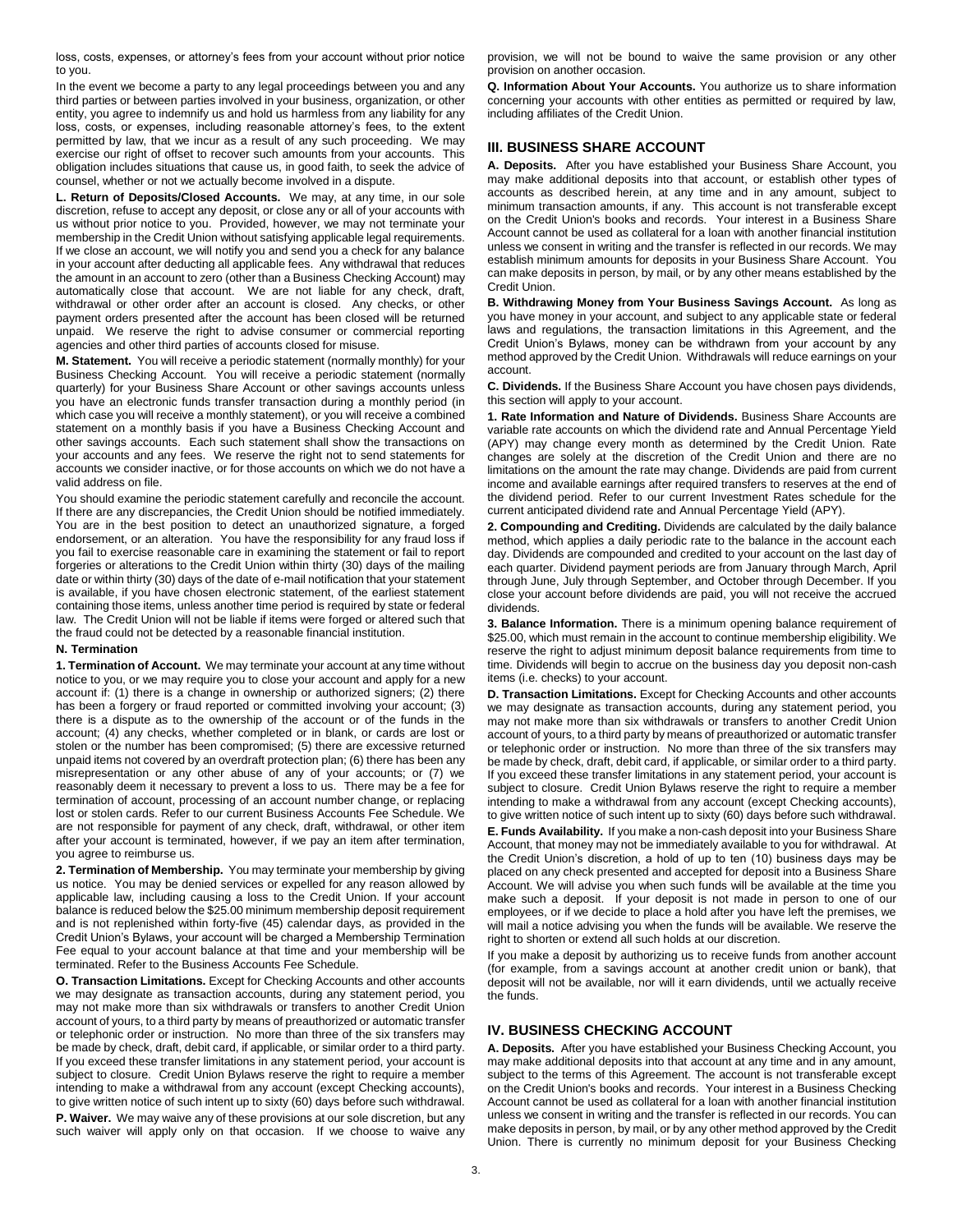Account, but we may from time to time establish minimum amounts for deposits in the account.

**B. Withdrawing Money from Your Checking Account.** As long as you have money in your Business Checking Account, and subject to any applicable state or federal laws and regulations, and the Credit Union's Bylaws, you may withdraw money from your account by a check or any other method approved by the Credit Union. Checks must generally be ordered through the Credit Union. If checks are not ordered through the Credit Union, the Credit Union will assess a fee whenever problems arise in automatically clearing such checks. When you order checks through the Credit Union, the Credit Union will charge your account for the costs of those checks, which will vary depending on the style of checks ordered. You may select checks from the current styles available. Withdrawals will reduce earnings on checking accounts that pay dividends.

**C. Dividends.** If the Business Checking Account that you have chosen pays dividends, this section will apply to your account.

**1. Rate Information and Nature of Dividends.** Business Checking Accounts are variable rate accounts on which the dividend rate and Annual Percentage Yield (APY) may change every month as determined by the Credit Union. Rate changes are solely at the discretion of the Credit Union and there are no limitations on the amount the rate may change. Dividends are paid from current income and available earnings after required transfers to reserves at the end of the dividend period. Refer to our current Investment Rate schedule for the current anticipated dividend rate and Annual Percentage Yield (APY).

**2. Compounding and Crediting.** Dividends are calculated by the daily balance method, which applies a daily periodic rate to the balance in the account each day. Dividends are compounded and credited to your account on the last day of each quarter. Dividend payment periods are from January through March, April through June, July through September, and October through December. If you close your account before dividends are paid, you will not receive the accrued dividends.

**3. Balance Information.** There is no minimum balance requirement for a Business Checking Account at this time, but you may be assessed a fee based upon the type of Business Checking Account you have chosen. You must maintain a basic membership share of \$25.00 on deposit in your Business Share Account to retain a Business Checking Account. We may establish a minimum balance requirement for a Business Checking Account, and we reserve the right to adjust the minimum balance requirements from time to time. If you do not maintain any such required minimum balance, we may charge you a fee as described in the Business Accounts Fee Schedule. Dividends will begin to accrue on the business day you deposit non-cash items (i.e. checks) to your account.

**D. Transaction Limitations.** Except as otherwise stated in this Agreement, or any applicable federal or state law or regulation, there are no transaction limitations on a Business Checking Account.

**E. Payment of Checks and Other General Checking Account Terms.** In addition to the other terms set forth in this Agreement it is agreed that:

- Only checks and other methods approved by Credit Union may be used to withdraw funds from the account.
- All non-cash deposits and payments received in this account will be credited subject to final payment.
- The front side of all checks shall at a minimum contain the legal or "doing business as" name of the business or other entity.
- Credit Union is under no obligation to pay a check that exceeds the balance in the account; however Credit Union may pay such a check in accordance with the Overdraft Protection provisions in subsection H below.
- Credit Union is under no obligation to pay a check that is over six (6) months old, but may at its option pay such a check without notice to you.
- Credit Union will not be liable for refusing to pay items presented if, at any time, fees or charges leave insufficient collected funds in your account to cover the items.
- Except for negligence, the Credit Union is not liable for any action it takes regarding the payment or non-payment of a check or electronic debit.
- Credit Union may permit you to designate, or order checks that indicate that the signatures of two or more authorized signors are required for validity. However, you agree that such transactions or checks may be, but need not be, considered properly authorized even when only one authorized signor has signed a check as drawer or otherwise authorized any transaction, and that although the Credit Union is under no obligation to allow such a transaction bearing less than the requisite number of signatures, the Credit Union will not be negligent if it allows such a transaction when only one authorized signor has authorized a transaction, or check.
- Any electronic debit initiated by a third party against this account is deemed authorized by any signatory if the signatory voluntarily gives the third party information about the account.
- Credit Union reserves the right to pay items drawn against the account in any order.
- We may return all checks drawn on your Business Checking Account unpaid for any reason that checks are normally returned, such as, insufficient funds, uncollected funds, or litigation.
- We will not be responsible for, and you hereby waive any losses or costs you incur as a result of, the payment by us of any check that contains any extraneous legends, for example, "void after 60 days," unless we agree otherwise.
- The use of the Business Checking Account is subject to other terms, conditions and requirements as the Credit Union may establish from time to time.

**F. Funds Availability.** Funds from deposits you make into your Business Checking Account may not always be immediately available for withdrawal or transfer. Refer to Section VIII. Funds Availability Policy for more details.

**G. Overdraft Protection.** If a check or ACH debit is presented for payment to your checking account for which there are non-sufficient funds (NSF) available, and you have selected to have Overdraft Protection available for your checking account, (1) a transfer will be made from your other accounts, as you have designated, in an amount sufficient to cover the overdraft and fee; or (2) an advance on your Overdraft Protection line-of-credit loan account with us will be made to cover the overdraft and you will repay that advance in accordance with the terms and conditions of your Overdraft Protection line-of-credit plan. However, if there are not sufficient funds to make a transfer according to (1) or (2) of this section, or if you have no Overdraft Protection, the check or ACH debit may be returned NSF and your account will be charged an NSF fee. Refer to the Business Accounts Fee Schedule. Failure to cover any resulting deficiency balance within a reasonable period of time, to be determined at the sole discretion of the Credit Union, may result in a loss of account privileges, or account termination.

The Credit Union is under no obligation to pay a check you have written, or "electronic fund transfer" ("electronic fund transfer" services are itemized in Section VII. of this Agreement) if it would result in the Business Checking Account being overdrawn. However, the Credit Union may pay such check and charge the amount of the resulting overdraft plus any applicable fee against your Business Share Account or any of your other accounts. Refer to the Business Accounts Fee Schedule.

The Credit Union has the option of honoring an NSF check or dishonoring it to avoid the creation of an overdraft. Honoring of past overdrafts does not obligate the Credit Union to honor them in the future. The Credit Union is not required to send prior notice of checks returned NSF, and you agree to immediately deposit sufficient funds to cover any overdraft amount and fee.

All individuals who are personally liable on this account are jointly and severally liable to repay the Credit Union the amount of any overdraft amount and fee, regardless of who initiates any transaction that creates an overdraft.

**H. Truncated Checks; Statements.** Your canceled checks will not be returned to you; they will become Credit Union property and be held by us ("truncated") for you. They may also be truncated earlier in the check clearing process, such as by the bank into which the payee deposits them. This may be done either pursuant to a contractual electronic presentment process or under a federal law commonly referred to as "Check 21." Your monthly statement will itemize your canceled checks by number, date of clearing and the amount of the check. Any objection respecting any item shown on a periodic statement is waived unless made in writing to the Credit Union before the end of thirty (30) days after the statement is mailed or within thirty (30) days of the date of e-mail notification that your statement is available, if you have chosen electronic statement. A copy of any check or "substitute check" (a legal check under federal law – Check 21) will be available to you as required by law. There may be a small fee to obtain a copy of a check. Refer to the Business Accounts Fee Schedule.

#### **I. Stop Payments.**

**1. Stop Payment Order Request.** Any authorized signer may request a stop payment order on any check drawn on your account. This request may be provided orally or in writing. We may require you to confirm your oral request in writing within fourteen (14) calendar days. If we request written confirmation and do not receive it within fourteen (14) calendar days, we may disregard your request. To be binding, an order must be dated, signed, and describe the account and check number and the exact amount. The stop payment will be effective if the Credit Union receives the order in time for the Credit Union to act upon the order and you state the number of the account, number of the check, and its exact amount. You understand that the exact information is necessary for the Credit Union's computer to identify the check. If you give us incorrect or incomplete information, we will not be responsible for failing to stop payment on the check. If the stop payment order is not received in time for us to act upon the order, we will not be liable to you or to any other party for payment of the check. If we re-credit your account after paying a check over a valid and timely stop payment order, you agree to sign a statement describing the dispute with the payee, to transfer to us all of your rights against the payee or other holders of the draft, and to assist us in any legal action.

Stop payments related to pre-authorized transactions must be provided to the Credit Union at least three (3) business days before the scheduled date of the transfer. This request may be provided orally or in writing. We may require you to confirm your oral request within fourteen (14) calendar days, subject to the requirements stated above.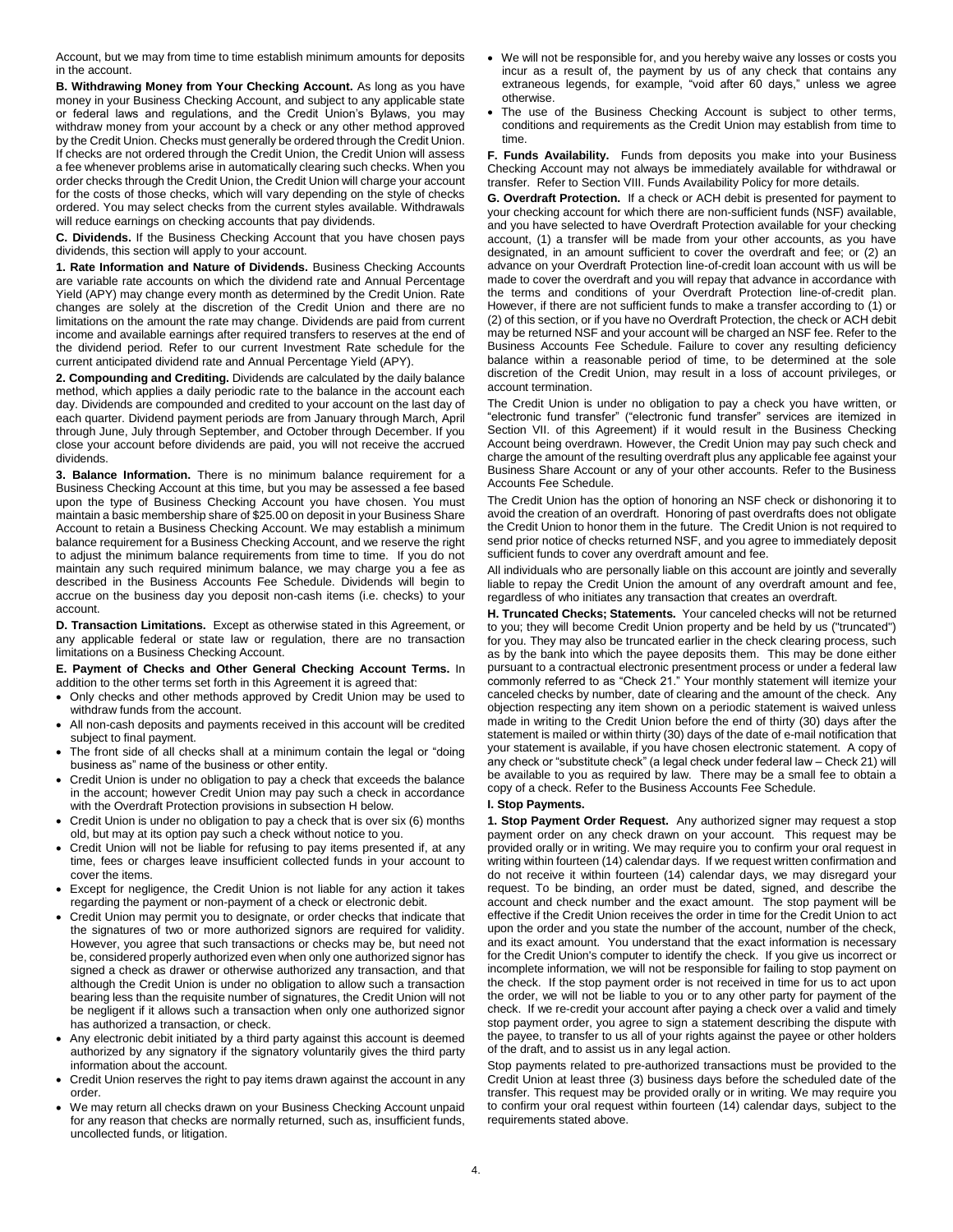**2. Duration of Order.** A stop payment order is effective for six (6) months and may be renewed in writing from time to time. We will not notify you when a stop payment order expires.

**3. Liability.** Fees for stop payment orders are set forth on the Business Accounts Fee Schedule. You generally may NOT stop payment on any certified check, teller's check or any other check, draft, or payment guaranteed by us. Even if payment of such an item is stopped, you may remain liable to any item holder, including us. You agree to indemnify and hold the Credit Union harmless from all costs, including attorney's fees, damages or claims related to our refusing payment of an item, including claims of any multiple party, account owner, payee, or endorser in failing to stop payment of an item as a result of incorrect information provided by you.

**J. Automated Processing**. You recognize that Credit Union has adopted automated collection and payment procedures that rely primarily upon information encoded on to each item in magnetic ink. In recognition of this fact, you agree that in paying or processing an item, Credit Union may disregard all information on the item other than the identity of the drawee bank, the amount of the item, and any information encoded onto the item in magnetic ink according to general banking standards, whether or not that information is consistent with any other information on the item. You acknowledge that the Credit Union does not fail to exercise ordinary care in paying an item solely because its procedures do not provide for sight review of items. Any electronic debit initiated by a third party against this account is deemed authorized if an authorized signer of the account voluntarily gives the third party information about the account .

**K. Fees.** You agree to pay a monthly fee, when applicable, for each separate activity engaged in during the month. The Credit Union may make changes to fees at any time, and from time to time, without advance notice to you. Applicable fees are set forth in our Business Accounts Fee Schedule.

We will not be liable for refusing to pay items presented if, at any time, fees or charges leave insufficient collected funds in your account to cover the items.

# **V. HI-YIELD AND HI-YIELD PLUS ACCOUNT**

**A. Deposits.** After you have established your Hi-Yield or Hi-Yield Plus Account, you may make additional deposits into that account at any time and in any amount. You may make deposits to your account by any method approved by the Credit Union.

**B. Withdrawing Money from Your Hi-Yield or Hi-Yield Plus Account.** As long as you have money in your account, and subject to any applicable state or federal laws and regulations, the transaction limitations in this Agreement, and the Credit Union's Bylaws, money can be withdrawn from your account by any method approved by the Credit Union. Withdrawals will reduce earnings on your Hi-Yield or Hi-Yield Plus Account.

**C. Rate Information and Nature of Dividends.** Hi-Yield and Hi-Yield Plus Accounts are variable rate accounts on which the dividend rate and Annual Percentage Yield (APY) may change weekly as determined by the Credit Union. Rate changes are solely at the discretion of the Credit Union and there are no limitations on the amount the rate may change. Dividends are paid from current income and available earnings after required transfers to reserves at the end of the dividend period. Refer to our current Investment Rate schedule for the current anticipated dividend rate and Annual Percentage Yield (APY).

**D. Compounding and Crediting.** Dividends are calculated by the daily balance method, which applies a daily periodic rate to the balance in the account each day. Dividends are compounded and credited to your account on the last day of each month. The dividend payment period begins on the first day of the calendar month and continues through the last day of the calendar month. If you close your account before dividends are paid, you will not receive the accrued dividends.

**E. Balance Information.** There is a minimum opening balance requirement of \$1,500.00 for the Hi-Yield account. There is a minimum opening balance requirement of \$50,000.00 for the Hi-Yield Plus account, as well as (1) the maintenance of an active checking account in good standing, with direct deposit regularly posted to the account, or (2) a minimum of \$10,000.00 new money (funds not currently on deposit with the Credit Union) at the time the account is opened. Balances below \$1,500.00 in the Hi-Yield Account earn no dividends and balances below \$50,000.00 in the Hi-Yield Plus Account earn the declared dividend rate and APY set for the Business Share Account with balances of \$3,000.00 and over. If you do not maintain any such minimum deposit balance requirement we may charge you a monthly fee. Refer to the Business Accounts Fee Schedule for a list of fees. We reserve the right to adjust the minimum balance requirements from time to time. Dividends will begin to accrue on the business day non-cash items (i.e. checks) are deposited to the account.

**F. Transaction Limitations.** Transfers and withdrawals made by telephone, by Touch Tone Teller, by Home Financial Services, by transfer to an authorized third party, or to cover checking account overdrafts will be limited to six such transfers per month (Regulation D). If the transfer limitations set forth are exceeded, the account is subject to closure. Credit Union bylaws reserve the right to require a member intending to make a withdrawal from the account to give written notice of such intent up to sixty (60) days before such withdrawal.

# **VI. TERM SHARE CERTIFICATE ACCOUNT**

**A. Deposit.** A member may establish a Term Share Certificate Account, including Certificates designated as Special Rate Certificates (we will refer to these as "Certificates"). Certificates are savings accounts (also known as "Term Share Certificate Accounts") that generally earn a higher rate of interest than other savings accounts. If you wish to deposit additional funds into a Certificate, you may purchase another Certificate at the then current rate.

**B. Rate Information and Nature of Dividends.** Certificates are fixed rate accounts on which the dividend rate and Annual Percentage Yield (APY) are fixed for the term of the Certificate. Dividends are paid from current income and available earnings after required transfers to reserves at the end of the dividend period. Refer to our current Investment Rate Schedule for the current anticipated dividend rate and Annual Percentage Yield (APY).

**C. Compounding and Crediting.** Dividends are calculated by the daily balance method, which applies a daily periodic rate to the balance in the account each day. Dividends are compounded and credited to your account on the last day of each quarter. Dividend payment periods are from January through March, April through June, July through September, and October through December. If you close your Certificate before interest is credited, accrued interest will be paid to date less any early withdrawal penalty, if applicable. See the discussion of early withdrawal penalties in subsection F below.

**D. Balance Information.** There is a minimum opening balance requirement of \$500.00 for all Certificates, except Special Rate Certificates, in which the minimum opening balance requirement is \$5,000.00 new money (funds not currently on deposit with the Credit Union), as well as (1) the maintenance of an active checking account in good standing, with direct deposit regularly posted to the account, or (2) a minimum of \$10,000.00 new money (funds not currently on deposit with the Credit Union). You must also maintain a basic membership share of \$25.00 on deposit in your Business Share Account to retain a Certificate account. Dividends will begin to accrue on the business day you deposit noncash items (i.e. checks) to your account.

**E. Renewal Policy.** All Certificate accounts will automatically be renewed on the initial or any subsequent renewal maturity date, unless otherwise directed by you, or the Credit Union shall, prior to maturity, give you written notice that it will not be renewed. The dividend rate and Annual Percentage Yield (APY) to be paid upon renewal shall be determined by the Credit Union at or before maturity, and written notice of the renewal rate shall be mailed to you no later than two (2) business days after maturity. All other terms and conditions, including the length of the term of the Certificate, shall be the same as the original Certificate unless the Credit Union shall, prior to maturity, give written notice of a change in such terms and conditions. There is a seven (7) day grace period for withdrawals from the Certificate after it matures. If the Certificate is presented for payment on its maturity date or within seven (7) days thereafter, no penalty shall be imposed but no dividends shall be earned after the maturity date. If the Certificate is not renewed, at maturity, the funds will be transferred to your Business Share Account in the Credit Union, or other account designated by you. If there is no such account at the time, the balance will be deposited to an Accounts Payable until such time as you can be reached and disposition of the Certificate is determined.

**F. Early Withdrawal Penalty.** A substantial penalty is imposed if Certificate funds, other than dividends, are withdrawn prior to the original or subsequent renewal maturity date. If an early withdrawal reduces the principal balance below the original Certificate amount or below the Certificate amount of a subsequent renewal, the Certificate will be canceled, and a forfeiture will be imposed equal to the value of 90 days dividends on the entire amount evidenced by the Certificate if the current term is one year or less, or the value of 180 days dividends on that amount if the current term is more than one year. In any case of early withdrawal, if accrued dividends are not sufficient to cover the applicable penalty, the penalty will result in the loss of all dividends earned. If a Certificate is withdrawn within the first six days following the original deposit date, the penalty will be equal to seven (7) days interest, and shall be deducted from the principal of the Certificate if accrued dividends are insufficient to cover the penalty. These penalties do not apply in the case of withdrawals resulting from the voluntary or involuntary liquidation of this Credit Union.

**G. Transaction Limitations.** After a Certificate is purchased, you may generally not make deposits into or withdraw principal from that Certificate until the maturity date. If a withdrawal of principal must be made prior to maturity, the entire account balance must be withdrawn. In addition, an early withdrawal penalty will be assessed, as discussed in subsection F above. Credit Union bylaws reserve the right to require a member intending to make a withdrawal from the account to give written notice of such intent up to sixty (60) days before such withdrawal. Certificates may not be pledged, transferred, or assigned to any party other than the Credit Union,

# **VII. ELECTRONIC FUND TRANSFERS**

**A. Generally.** Financial Plus Credit Union makes available to members various "electronic fund transfer" services. We have provided, and will be providing from time to time, plastic Automated Teller Machine Cards and/or Visa MoneyKey ATM/Check Cards to certain members. "Electronic fund transfers" may also be made by use of a touch-tone telephone through our audio response service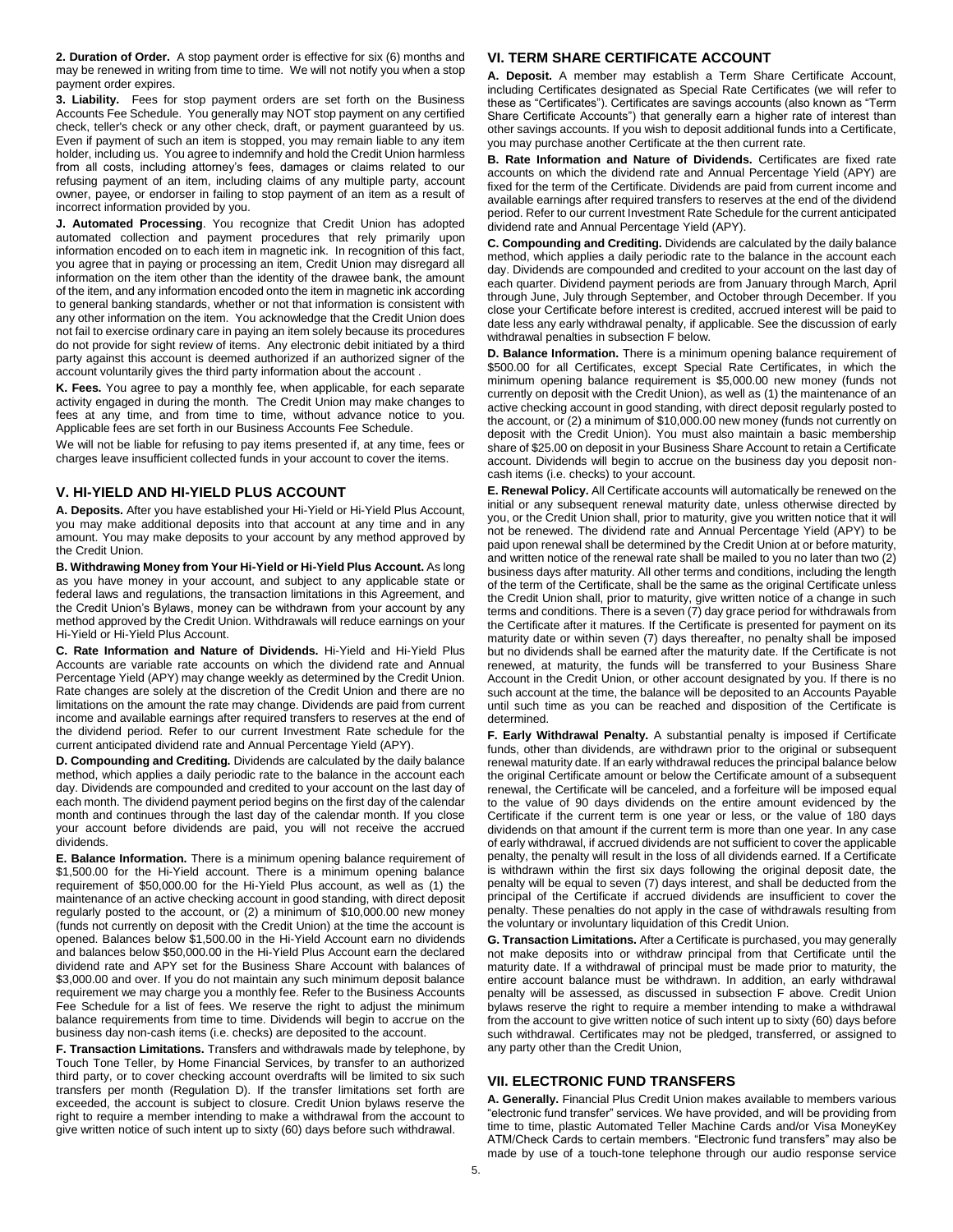(Touch Tone Teller) or by use of a personal computer through our online banking (called Home Financial Services – HFS) and BillPay Plus programs or by preauthorized debits (including electronic check conversions) and credits from third parties.

This Agreement is being furnished to you as a member of Financial Plus Credit Union to meet the requirements of the Michigan statute relating to "electronic fund transfers," whether such "electronic fund transfers" are made by use of an automated teller machine, a point of sale terminal, at a Visa merchant location, our Touch Tone Teller service, Home Financial Services program, BillPay Plus service, or in some other manner.

You may, if you desire, request one or more of the electronic financial services described below. If you do so, you agree to be bound by the applicable terms an conditions set forth below, as well as any other required agreement for the use of various electronic services offered by the Credit union and requested by you in connection with accounts owned by you. You understand and agree that some of the services referenced below may require approval prior to the Credit Union authorizing their use. Approval for such use may require review of the organization and signatory credit histories and standing in the Credit Union.

If you have applied, or apply in the future, for any "electronic fund transfer" services, you hereby request that the Credit union provide you with "electronic fund transfer" services that are authorized by the individuals you have designated as authorized signers on the accounts established by and for your business entity at the Credit Union, and the provisions on this Agreement will apply.

In this Agreement, "you", "your", "organization", and "business" mean the business or other entity that is the member of the Credit Union. "We," or "us," and "Credit Union" refers to Financial Plus Credit Union.

The terms and conditions set out here are binding on you and on us as to the making of such "electronic fund transfers," as outlined in Section E, in the following cases:

- If you use the account(s) covered by this Agreement after receipt of this Agreement;
- If you already have an Automated Teller Machine Card and/or Visa MoneyKey ATM/Check Card and PIN provided by us and you use them to make such transactions after receipt of this Agreement;
- If you ask us to provide you with a PIN and you thereafter use it, together with your Automated Teller Machine Card and/or Visa MoneyKey ATM/Check Card, to make such transactions;
- If you receive an Automated Teller Machine Card and/or Visa MoneyKey ATM/Check Card from us without asking for it, but then ask us to provide you with a PIN to make such transactions or activate it according to the instructions on the card(s);
- . If you already have, or if we issue a PIN at your request and you use it to make transactions through our Touch Tone Teller, Home Financial Services, or BillPay Plus program(s).
- If you have authorized other "electronic fund transfers," such as preauthorized debits (including electronic check conversion) or preauthorized credits through a third party service provider or you authorize other "electronic fund transfers" after receipt of this Agreement.

In any case, your use of the account(s) or your making of such transactions after receipt of this Agreement constitutes your acceptance of the terms and conditions set out in this Agreement.

Although your account(s) may be subject to "electronic fund transfers" and in that regard are subject to the terms and conditions of this Agreement, you may continue to use those account(s) to the same extent and in the same manner that you have in the past insofar as "over-the-counter" and other non-electronic transactions are concerned.

**B. Accounts Affected.** Each of the following types of accounts in the Credit Union can be subject to some kind of "electronic fund transfer" service:

| <b>Business Share Account</b>     | <b>Business Checking Account</b> |
|-----------------------------------|----------------------------------|
| Hi-Yield or Hi-Yield Plus Account | Term Share Certificate Accounts  |
|                                   |                                  |

These types of accounts may be referred to in this Agreement as your "asset accounts" or simply as your "account(s)."

You have previously told us which of your account(s) you want to be subject to a particular type of "electronic fund transfer" service. You may change those instructions in the future, and we will follow your new wishes to the extent regulations allow, and our "electronic fund transfer" services permit at that time.

**C. Account Agreements.** The other terms and conditions of the Business or Other Entity Membership and Account Agreement relating to your accounts with us remain in effect except to the extent modified by this Section VII.

**D. Minimum Balance.** You must always maintain a minimum of \$25.00 in your Business Share account to be entitled to make "electronic fund transfers" affecting your account(s). We reserve the right to increase minimum balance requirements or to impose other restrictions in the future, but if we do so, we will give you notice as required by applicable law. PIN's for use with access devices will not be issued to members whose loan payments to us are delinquent or whose accounts are otherwise not in good standing.

**E. "Electronic Fund Transfer" Services.** At the present time, you can authorize the following types of "electronic fund transfers" to, from, or between your "asset account(s)" in the Credit Union:

#### **1. Preauthorized Transfers to Your Accounts (Credits):**

- Deposit(s) from a third party through the facilities of an automated clearing house (ACH) or other electronic network.
- **2. Preauthorized Transfers from Your Accounts (Debits):**
- Payments to third parties, through the facilities of an automated clearing house (ACH) or other electronic network;

#### **3. Electronic Checking Conversion:**

You may authorize a merchant or other payee to make a one-time electronic payment from your checking account using information from your check to pay for purchases or pay bills. The check may be given to the merchant or other payee blank, partially completed, or fully completed and signed; may be presented at the point of sale or mailed to a merchant or other payee or lockbox and later converted to an "electronic fund transfer;" or may be retained by the consumer, the merchant or other payee, or the payee's financial institution. This may include the electronic payment of charges for checks returned for nonpayment. Your authorization to make such types of "electronic fund transfers" may be expressed in writing or implied, for example, by the merchant or other payee posting a sign.

#### **4. Touch Tone Teller Transactions:**

If you have authorized access to our Touch Tone Teller automated response system, you may use your touch tone telephone and PIN to make the following "electronic fund transfers:"

- Transfers between your "asset accounts" in the Credit Union, excluding certificate accounts;
- Transfers from your "asset accounts" to your loan accounts in the Credit Union, except certificate accounts\*.
- Balance inquiries and other account information on your asset and loan accounts\*.
- \*(These are not "electronic fund transfers.")

#### **5. Automated Teller Machine Transactions:**

If you have an Automated Teller Machine Card and/or Visa MoneyKey ATM/Check Card for which we have issued a PIN, you can use your card and PIN to make the following transactions in an automated teller machine. However, your card(s) may need to be reprogrammed by our Member Service Department in order to access all of these accounts:

- Deposits to your share, checking, Hi-Yield or Hi-Yield Plus\*\* account;
- Transfers (non-cash) between share, checking, Hi-Yield and Hi-Yield Plus \*\* accounts;
- Balance Inquiries\* on your share, checking, Hi-Yield, Hi-Yield Plus accounts\*\* \* These are not "electronic fund transfers."

\*\* Hi-Yield and Hi-Yield Plus account access restricted to automated teller machines owned and operated by the Credit Union and ATMs in the Co-op Network.

#### **6. Point-Of-Sale Transactions:**

If you have an Automated Teller Machine Card and/or Visa MoneyKey ATM/Check Card for which we have issued a PIN, you may use your card and PIN to pay for goods and services at places that have agreed to accept cards with NYCE access. These places will display the NYCE logo in their business locations. Payment may only be made from funds in your checking account. Access to other accounts is not permitted.

#### **7. Visa MoneyKey ATM/Check Card Transactions:**

If you have a Visa MoneyKey ATM/Check Card, you may use your signed card along with your signature to purchase goods and services from merchants that have agreed to accept Visa cards. These merchants will display the Visa logo in their business locations. You may also use your Visa MoneyKey ATM/Check Card to order goods or services by mail, telephone, or the Internet from merchants that have agreed to accept Visa cards. Your Visa MoneyKey ATM/Check Card, along with your PIN, will also perform the transactions itemized in the "Automated Teller Machine Transactions" and "Point-of-Sale Transactions" sections above. Purchase transactions at merchant locations may only be made from funds in your checking account. Access to other accounts is not permitted.

#### **8. Home Financial Services (Online Banking) Transactions:**

Our Home Financial Services (HFS) allows members to process "electronic fund transfers" between account(s) and make other transfer requests by use of a personal computer connected to the Internet. If you have authorized HFS access, for which we have issued a PIN, you may log onto our HFS system to process the following transactions:

- Transfers between your "asset accounts" in the Credit Union (excluding certificate accounts);
- Transfers from your "asset accounts" (except certificate accounts), to your loan accounts in the Credit Union (except mortgages).
- Balance inquiries and other account information on your asset and loan accounts\*.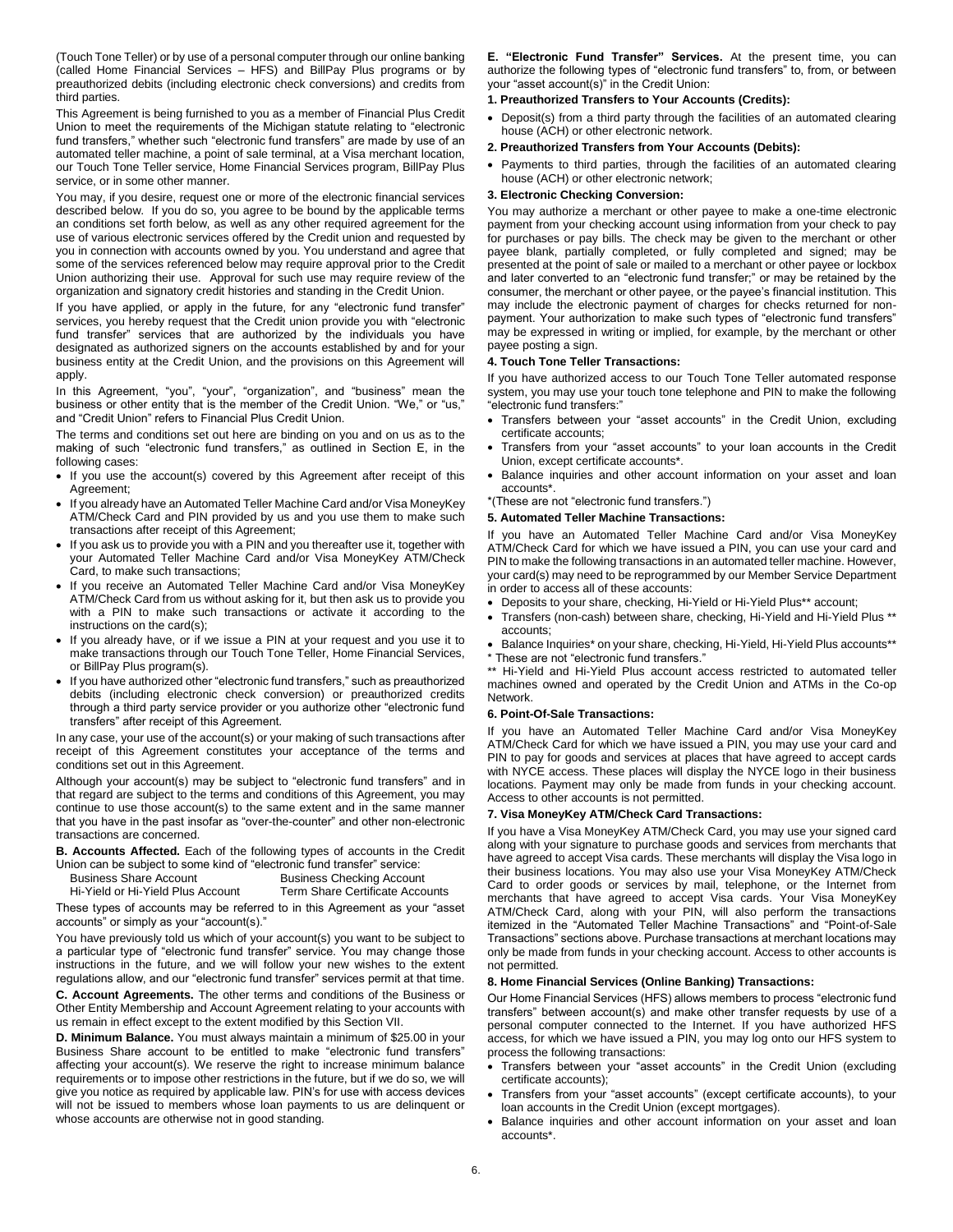- Download account information into certain personal financial management software packages\*.
- Send an e-mail message to us to place an order for an additional supply of checks, place a stop payment on a check or range of checks, request a copy of a check previously written which has cleared your account, and perform certain other transactions\*. There may be a fee for these services, refer to our current Business Account Fee Schedule.
- \* These are not "electronic fund transfers."

#### **9. BillPay Plus Services:**

BillPay Plus is a bill payment service, which allows members to transfer funds from their checking account to make third-party payments. You must be a user of Home Financial Services to access the BillPay Plus program. If you have authorized access to our BillPay Plus service, and agreed to pay the monthly fee (refer to our Business Accounts Fee Schedule), you may use a personal computer, internet connection, and PIN to make the following "electronic fund transfers:"

- Withdrawals from your checking account in the Credit Union to make payments to third parties, through the facilities of an automated clearing house (ACH), other electronic network, or by check.
- Balance inquiry on your checking account.\*
- \*These are not "electronic fund transfers."

BillPay Plus transfers can be scheduled as "Today", "Future", or "Recurring" payments.

A "Today" payment will be withdrawn from your checking account immediately upon terminating the BillPay Plus session, and the payment to the third-party payee will begin processing on the following "business day." The payment may not be stopped or cancelled once you have terminated the BillPay Plus session.

A "Future" payment will be withdrawn from your checking account and the thirdparty payment will begin processing on the day scheduled, or if not a "business day" on the next "business day." "Future" payments may be scheduled up to three-hundred-sixty-four (364) days in advance and may be changed or cancelled until midnight (Eastern Time) of the day prior to the scheduled payment date.

A "Recurring" payment can be scheduled to occur automatically based upon a specified regular basis, beginning on the start date indicated and ending on the end date indicated. "Recurring" payment(s) will be withdrawn from your checking account, and the third-party payment will begin processing on the day scheduled, or if not a "business day" on the next "business day." "Recurring" payments may be changed or cancelled until midnight (Eastern Time) of the day prior to the scheduled payment date.

The BillPay Plus program is available twenty-four (24) hours per day, seven (7) days per week, and is limited to \$5,000.00 per payment, and up to forty-five (45) third-party payees. Payment is expected to be made to the third-party payee on the "deliver by" date indicated online when the payment is scheduled. All payments must be payable in United States Dollars and the payee address must be within the United States. Payments may not be made to a federal, state or local governmental or taxing unit, or other category of payees, as indicated online. Payments must be scheduled to allow a sufficient number of "business days" for the payment to be delivered, as indicated online when the payment is scheduled, to process the payment and deliver funds to the third-party payee by the payment due date, excluding any grace period. Refer to the "Payment Guarantee" online for more details. See Section P for our "business days."

The monthly fee for BillPay Plus will be withdrawn from your checking account on the last day of each month, and will cover all BillPay Plus transactions made during the current month. See our current Business Accounts Fee Schedule for BillPay Plus fees. We reserve the right to change this fee, upon notice, in the future.

**F. Excluded Transactions.** Our data processing system makes it possible to offer you many electronic services. However, some of these services do not constitute "electronic fund transfers" for the purpose of this part of the Agreement, for example, automatic transfers from your account(s) to pay your loan(s) owing to us or automatic transfers between your own "asset account(s)" in the Credit Union. Nor does any transfer of funds through Fedwire or through a similar wire transfer system, such as an automated clearinghouse system (ACH) or "A2A" Money Transfer System, that is used primarily for transfers between financial institutions or between businesses. The terms and conditions of this Agreement apply only to those services and transfers which are "electronic fund transfers" as described in Section E; they do not apply to other transactions which, although electronic in nature, do not constitute "electronic fund transfers" described in Section E.

**G. Illegal Use of Card or Other "Electronic Fund Transfer" Service.** You understand and agree that "electronic fund transfer" services, including but not limited to use of an Automated Teller Machine and/or Visa MoneyKey ATM/Check card, may not be used for any illegal transaction. You further understand and agree that illegal use of an "electronic fund transfer" service will be deemed an action of default and/or breach of contract, and as a result your account and other related services may be terminated at the discretion of the Credit Union. You further agree, should illegal use occur, to waive any right to sue the Credit Union for such illegal use or any activity directly or indirectly related to it, and, additionally, to indemnify and hold the Credit Union harmless from any suits or other legal action or liability directly or indirectly resulting from such illegal use.

Internet gambling may be illegal in the jurisdiction in which a member is located, including the United States and elsewhere. Display of a payment card logo by an online merchant does not mean that Internet gambling transactions are legal in the jurisdiction in which the member is located. The Credit Union may decline to authorize any transaction the Credit Union believes poses an undue risk of illegality or unlawfulness. The Credit Union will immediately report and comply fully with law enforcement agencies seeking to investigate illegal use of an Automated Teller Machine and/or Visa MoneyKey ATM/Check card or other "electronic fund transfer" service.

**H. Card Ownership.** All Automated Teller Machine and/or Visa MoneyKey ATM/Check cards, and its personal identification numbers (PIN's), Home Financial Services PIN's, and Touch Tone Teller PIN's remain the property of the Credit Union and may be revoked or cancelled at any time without giving you prior notice. Your use of such services is a revocable privilege. Because we retain ownership of all Automated Teller Machine and/or MoneyKey ATM/Check cards, and its PIN, Home Financial Services PIN's, and Touch Tone Teller PIN's, we may, in our sole discretion, revoke your access to such privileges for repeated overdrafts, account misuse, loan delinquencies, and other activities deemed adverse to the Credit Union's interests.

If this Agreement is terminated, you agree to surrender any Automated Teller Machine and/or MoneyKey ATM/Check cards to us.

We will not be required to complete any "electronic fund transfer", that would cause your account to go below zero, or after the service has been terminated, but if we do, you agree to pay us the amount of the improper withdrawal, or transfer, upon request.

**I. Personal Identification Number (PIN) Secrecy and Member Responsibility.** If you request our Automated Teller Machine Card, Visa MoneyKey ATM/Check Card, Home Financial Services, and/or our Touch Tone Teller services, you hereby authorize the issuance of a personal identification number (PIN) to access those services and perform other authorized transactions. You agree to keep the PIN(s) secret and you also agree that you will not write the PIN(s) on your card(s) nor on any item you keep with your card(s) or other account information, or store your PIN on your personal computer. Unless you provide evidence to the contrary, the Credit Union will attribute all PIN-based transactions made on your accounts to your own activities. You agree that the Credit Union may revoke any access or services hereunder to provide such access device.

**J. Fees for "Electronic Fund Transfers."** There are certain charges for electronic funds transfer services, and you hereby agree to pay them. We may deduct such fees and charges directly from any of your accounts. From time to time, the fees and charges may be changed. We will notify you of any changes as required by applicable law. Refer to our Business Accounts Fee Schedule for current information as to those fees and charges.

If you use an automated teller machine that is not operated by us, you may be charged a fee by the operator of the machine and/or by an automated transfer network.

If you use your Automated Teller Machine Card and/or Visa MoneyKey ATM/Check Card to make a transaction in a country outside the United States, you will be charged an International Transaction Fee. If the transaction is made in foreign currency, the transaction will be converted to U.S. Dollars. The currency conversion rate will be either a rate selected by Visa or Cirrus from the range of rates available in wholesale currency markets for the applicable central processing date, which may vary from the rate Visa or Cirrus itself receives, or the government mandated rate in effect for the applicable central processing date. All transactions made outside the United States will be charged an International Transaction Fee regardless if the transaction is made in foreign currency or U.S. currency, in each instance, plus or minus any adjustment determined by the Issuer. See our current fee schedule for ATM/Debit/Credit Card International Transaction Fee for the current fee amount. We reserve the right to change this fee, upon notice, in the future.

**K. Limitations on "Electronic Fund Transfers."** Transfers and withdrawals made by telephone\*, by Touch Tone Teller, through Home Financial Services, by transfer to an authorized third party, or to cover overdrafts\* will be limited to a total of six such transfers and withdrawals per account, per month (Regulation D). Transfers made by automated teller machine, in person or by mail, and through our BillPay Plus program are not subject to this limitation nor are transfers and withdrawals made from your Business Checking Account.

Your accounts may be accessed 24 hours per day, 7 days per week, except for short periods of time each day to allow for certain processing and back-up requirements. Other unanticipated outages may be experienced, although they will be kept to a minimum. We reserve the right to deny "electronic fund transfer" services if your account(s) are in derogatory status, such as if you are past due on your loan obligations with us or overdrawn on any of your account(s). These limitations may be changed in the future, however, we will give you written notice of any such change as required by law.

There are no limitations on the number of deposit and transfer transactions you may make at an automated teller machine within the State of Michigan during a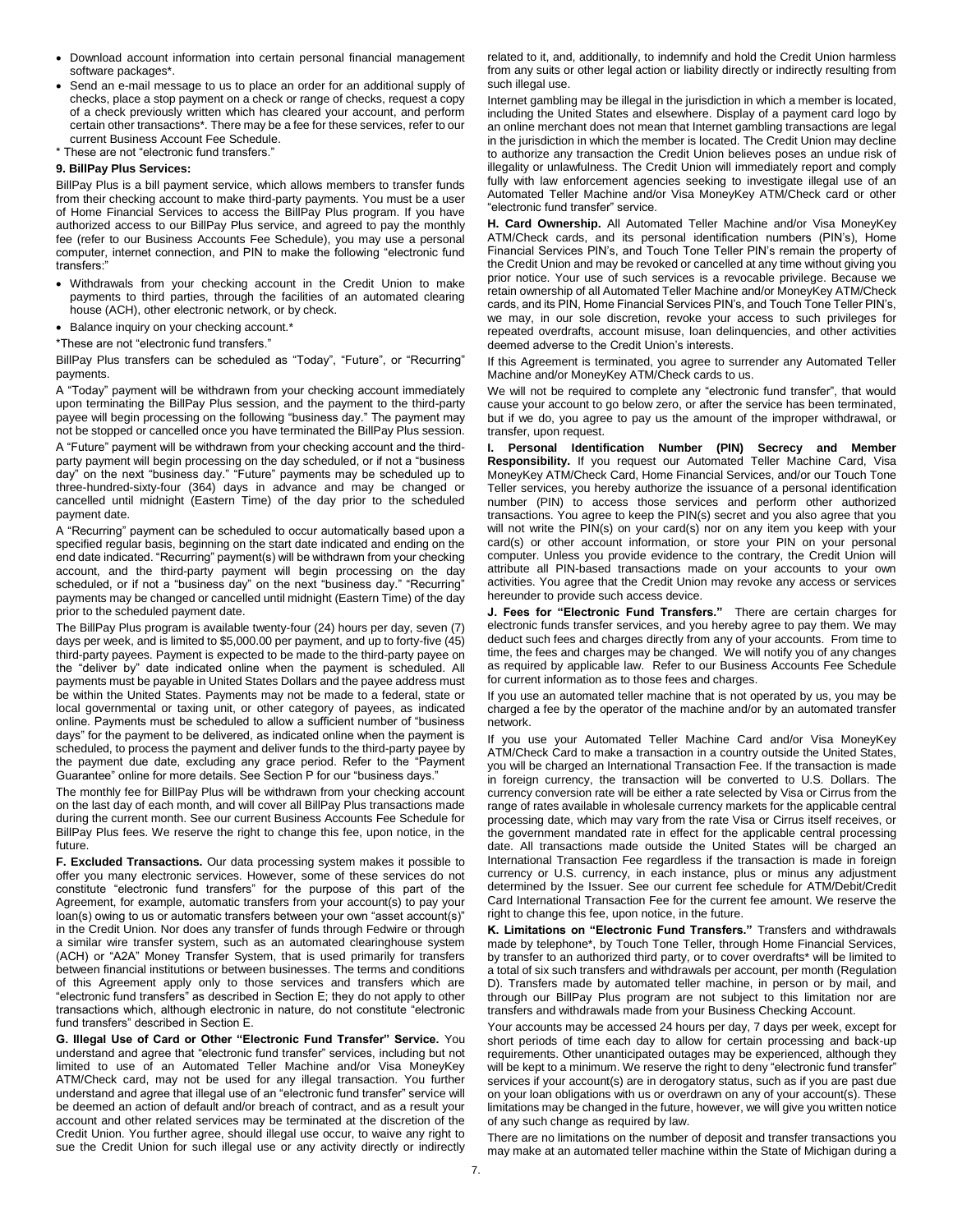daily 24-hour operating cycle. However, deposits and transfers are limited to \$25,000.00 per transaction, and are not allowed at automated teller machines outside the State of Michigan, except within the Co-op Network. Not all transaction types may be available at all automated teller machines. Hi-Yield account transactions are allowed only at automated teller machines owned and operated by Financial Plus Credit Union and machines within the Co-op Network. To protect against possible losses, your Automated Teller Machine Card(s) will not allow you to obtain more than \$500.00 in goods or services, per card, through a point of sale terminal during a daily twenty-four (24) hour cycle. Additionally, certain card(s), at the option of the Credit Union, may have reduced cash withdrawal and point-of-sale authorization limits, however, if this is the case, you will be notified. Your Visa MoneyKey ATM/Check card will not allow you to obtain more than \$1,500.00 in goods or services, per card, through any combination of transactions at point-of-sale terminal(s) or purchase(s) at Visa merchant(s) during a daily twenty-four (24) hour cycle. Purchase transactions made by use of your Automated Teller Machine Card and/or Visa MoneyKey ATM/Check Card may only be made from funds in your checking account. Access to other accounts is not permitted. Your Automated Teller Machine card and/or Visa MoneyKey ATM/Check Card may not be used for any illegal transaction, including Internet gambling transactions.

You must be a user of Home Financial Services to access BillPay Plus. BillPay Plus transfers are limited to \$5,000.00 per payment, up to forty-five (45) thirdparty payees, and must be made from funds in your Business Checking Account. Third-party payments must be made to United States payees and payable in United States Dollars. Payments may not be made to a federal, state or local governmental or taxing unit, or other category of restricted payees, as indicated online.

\* These are not "electronic fund transfers."

**L. Evidence of "Electronic Fund Transfers"; Statements.** An "electronic fund transfer" made by you will be evidenced by a receipt provided to you at the time of any "electronic fund transfer" at the time you make such transfer to or from your account using an ATM or through a POS transaction. A receipt may not be available if the transaction amount is \$15.00 or less. In addition, you will get a monthly statement for each account accessible via "electronic fund transfer", unless there are no such transactions for a particular month. In any case, you will get a statement at least quarterly. All such receipts and statements will be admissible as evidence of the withdrawal, deposit or other transaction they represent in any action in a court of law. You acknowledge that should you request our E-Statement service that you are capable of retaining such record and that our system does not inhibit your ability to print or store the record.

**M. Error Resolution.** If you notify us orally or in writing, within sixty (60) days after receipt of a statement, that an "electronic fund transfer" error affecting your account(s) has occurred, we will investigate the alleged error and report the results of the investigation to you within ten (10) business days. We will have no duty to investigate any such error unless you notify us by calling during business hours at **810-244-2200,** or by writing us at:

**Financial Plus Credit Union Attn: Member Service Dept. P.O. Box 7006**

# **Flint, Michigan, 48507-0006.**

In the event you provide us with oral notification, we will not be required to investigate any such error unless you provide us with written notification of that alleged error within fourteen (14) calendar days following oral notification on a form we will provide to you for that purpose.

Our report to you shall do either of the following:

- Provisionally correct the amount in question and provide you with written notification of the correction and, if the correction is not in the exact amount of the alleged error, provide you with a written explanation of any difference between the alleged error and correction made. In the event we make a provisional correction to your account, we may charge back the corrected amount to your account fifteen (15) days after providing notification and an explanation of the charge-back to you. A provisional correction shall become final not later than sixty (60) days after the day it is made. A provisional correction shall be accompanied by a notice explaining to you that the amount of the correction may be charged back to your account within sixty (60) days.
- Provide you with a written explanation, stating the reason we believe the statement is correct.

For purposes of this section, an "electronic fund transfer" error consists of:

An unauthorized "electronic fund transfer";

An incorrect "electronic fund transfer" from or to your deposit account; or

The omission of an "electronic fund transfer" affecting your account.

An error does not include any "electronic fund transfer" made by a person who was furnished an access device or who was otherwise authorized to make "electronic fund transfers", unless you notified us that transfers by that person were no longer authorized, nor does an error include any "electronic fund transfer" made with fraudulent intent by you or any person acting in concert with you. In addition, an error does not include a transfer of funds, though electronic in nature that is excluded from the definition of "electronic fund transfer"" (see Excluded Transactions in subsection F above).

When we receive a notice of error as described above, we will not place a hold on the funds in the account, which are in excess of the amount in dispute. If we close the account in which the disputed funds are held, we will provide notice to you. This section shall not be construed or interpreted to prohibit us from placing a hold on any account as permitted by law or contract.

If the correction of an error relating to an electronic fund transaction in an account of yours results in a credit to the account, we will additionally credit the account with interest, which would have been due to you if there had not been an error.

Your Liability. You shall not be liable for an unauthorized use of your account through an "electronic fund transfer" unless we can prove, without benefit of inference or presumption, that your negligence substantially contributed to the unauthorized use and that we exercised reasonable care to prevent the loss. As used in this section your negligence means only the following:

- Writing the PIN on the card or other means of affording access;
- Keeping the PIN with the card or other means of affording access;
- Voluntarily permitting the account access device, including the PIN and the card, to come into the possession of a person who makes or causes to be made an unauthorized use.

If you fail to notify us of an unauthorized use within thirty (30) days after the receipt of a statement containing an unauthorized use, you shall be liable for any subsequent unauthorized use that could have been prevented by timely notification.

You shall not be liable for further unauthorized use of your account by "electronic fund transfer" after you have reported that the means of access to the account has been lost or that the security of the PIN has been violated or otherwise compromised.

**Regulatory Authority**. This section of the Agreement and the "electronic fund transfer" services provided hereunder are governed by Michigan law. You may notify the Office of Financial and Insurance Services division of the State of Michigan Department of Consumer and Industry Services of any violation of law at:

State of Michigan

Office of Financial and Insurance Services Box 30224

Lansing, Michigan 48909

**N. Special Liability Protection Rules for Visa MoneyKey ATM/Check Card Transactions.** You will not be liable for any unauthorized transactions made with your lost or stolen Visa MoneyKey ATM/Check Card, when used to make purchases at a Visa merchant (excluding transactions performed at an automated teller machine or NYCE point-of-sale merchant).

**O. Notice of Unauthorized Use.** If you believe your Automated Teller Machine Card and/or Visa MoneyKey ATM/Check Card, Touch Tone Teller, Home Financial Services PIN(s), or BillPay Plus PIN(s) has been lost or stolen or that someone has transferred or may transfer money from your account(s) without your permission, contact us IMMEDIATELY:

By telephone at::

(810) 244-2200 or toll-free (800) 748-0451

Or, write us at:

Attn.: Member Service Department Financial Plus Credit Union P.O. Box 7006 Flint, Michigan 48507-0006

You should also call the number or write to the address listed above if you believe a transfer has been made using the information from your check without your permission.

**P. Business Days.** Our "business days" are Monday through Friday, excluding New Year's Day, Martin Luther King, Jr. Day, President's Day, Good Friday, Memorial Day, Independence Day, Labor Day, Thanksgiving Day, the Friday after Thanksgiving Day, Christmas Day, and on the last weekday preceding Christmas and New Year's Day, nor on any day designated for their observance.

**Q. Amendments.** You agree that this section of the Agreement is subject to changes in terms at any time. When we change any terms of this Agreement, we will provide you written notice of such changes, when required by law or regulation to do so. You agree that your continued use of "electronic fund transfer" services following such notice of change indicates your acceptance of those changed terms.

**R. Responsibility for Overdraft.** If you obtain any "electronic fund transfer" service that results in a shortage in any account(s), the overdrawn amount is due and payable the moment you get it, and you agree to pay the full amount of it to us together with a non-sufficient fund or overdraft account fee as set forth in the Business Accounts Fee Schedule. You also authorize us, in such a case, to apply from any other shares or deposits you may have in the Credit Union such amount as may be necessary to pay such overdraft amount and fee.

Refer to fees in our current schedule of fees. We reserve the right to change fees, upon notice, in the future.

**S. Crediting of Deposits, Payments and Transfers.** Deposits or payments made in an automated teller machine, whether in cash, check, draft, or money order, are subject to verification, and the funds of such deposits and payments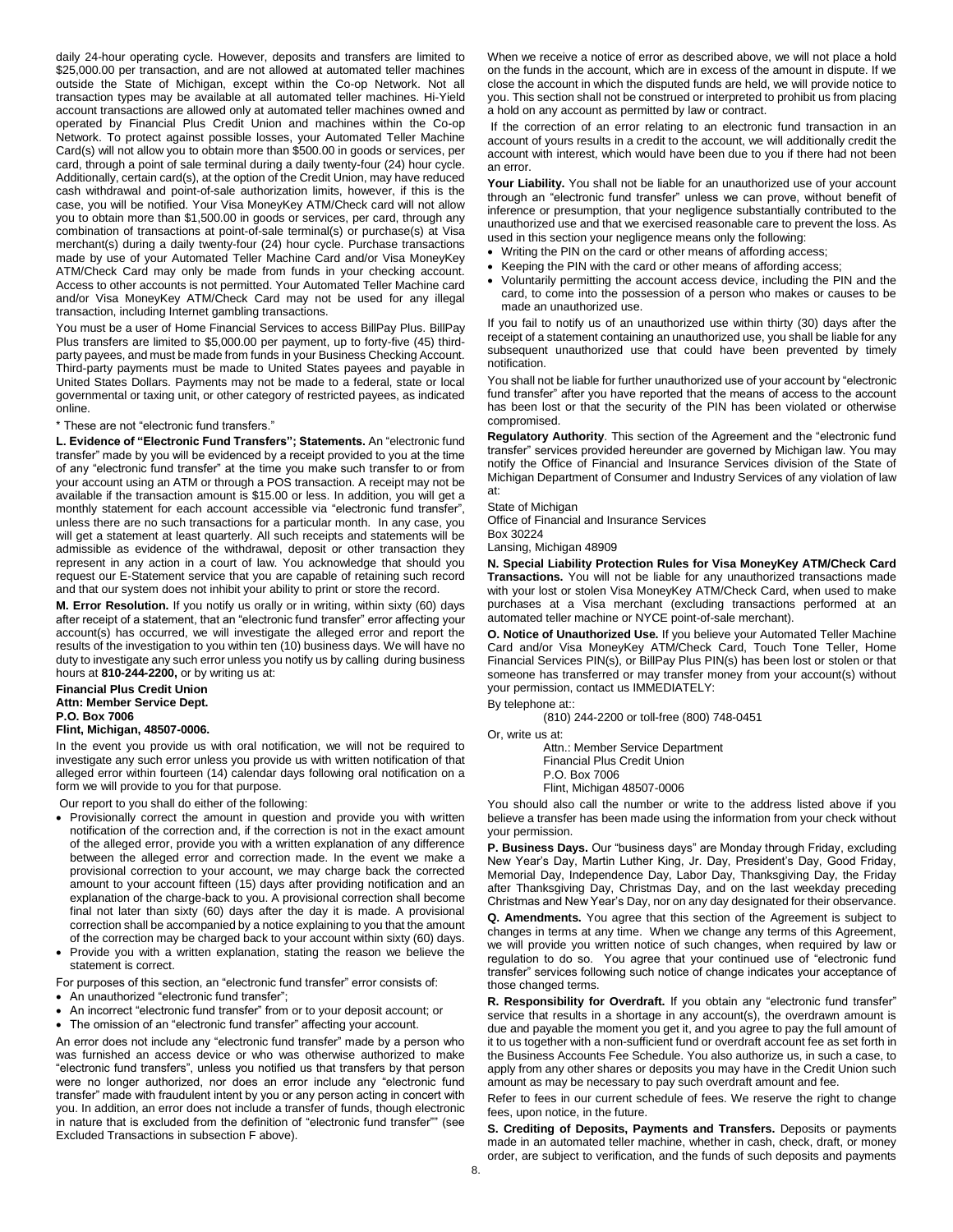to share, checking, or loan accounts may be held until they can be collected from the machine, verified, and entered into our accounting system. Further delay may occur if the transaction is made on or immediately prior to a Saturday, Sunday or holiday which we are closed. If you place a check, draft or money order in an automated teller machine as a deposit or payment, it is subject to collection in accordance with Section VIII, Funds Availability Policy.

BillPay Plus transactions scheduled as "Today" payments will be deducted from your Business Checking Account immediately, however payment to the payee will not begin processing until the following "business day." BillPay Plus transactions scheduled as "Future" or "Recurring" payments will be deducted and processed on the scheduled payment date. The timeframe allocated for all payments to be received by the designated payee will be two (2) to five (5) "business days," as indicated online when the payment is scheduled.

Refer to subsection P for our "business days."

**T. Warranty.** Except where expressly contained herein, the Credit Union makes no warranties, expressed or implied, pertaining to the use of any "electronic fund transfer" services.

**U. Business Use Only; Indemnification.** You agree that this section of the Agreement contemplates the use of "electronic fund transfer" services for business purposes only, and you agree that you will not use any of the "electronic fund transfer" services provided under this Agreement for individual personal consumer use. You agree to hold the Credit Union harmless from all damages, including incidental and consequential damages suffered by you as a result of your breach of this Agreement.

# **VIII. FUNDS AVAILABILITY POLICY (Regulation CC)**

The following information describes the Credit Union's policy of holding deposited items in a Business Checking account (also known as a "transaction account") before funds are made available to you for withdrawal. This is what is called a Funds Availability Policy. Generally, transaction accounts are accounts, which would permit an unlimited number of payments by check, telephone, preauthorized transfer, or other order to third parties, or other accounts you may have with us. Funds availability policies for accounts that are not transaction accounts have been described elsewhere in this Agreement.

# **Your Availability To Withdraw Funds**

Our policy is to make funds from your cash and check deposits available to you on the first business day after the day we receive your deposit. Electronic direct deposits will be available on the day we receive the deposit. Once available, you can withdraw the funds in cash and we will use the funds to pay checks that you have written and other electronic debits that are presented for payment.

For determining the availability of your deposits, every day is a business day, except Saturdays, Sundays and holidays. If you make a deposit before 5:00 p.m. on a business day that we are open, we will consider that day to be the day of your deposit. However, if you make a deposit after 5:00 p.m. or on a day we are not open, we will consider that the deposit was made on the next business day we are open.

Remember, even after we have made funds available to you and you have withdrawn the funds, you are still responsible for checks you deposit that are returned unpaid and any other problems involving your deposit.

#### **Longer Delays May Apply**

In some cases, we may not make all of the funds that you deposit by check available to you by the first business day after the day of your deposit. Depending on the type of check that you deposit, funds may not be available until the fifth business day after the day of your deposit. The first \$100.00 of your deposits, however, may be available on the first business day.

If we are not going to make all of the funds from your deposit available by the first business day, we will notify you at the time you make your deposit. We will also tell you when the funds will be available. If your deposit is not made directly to one of our employees, or if we decide to take this action after you have left the premises, we will mail you the notice by the first business day after we receive your deposit.

If you need the funds from a deposit right away, you should ask us when the funds will be available. In addition, funds you deposit by check may be delayed for a longer period under the following circumstances:

We believe a check you deposit will not be paid.

You deposit checks totaling more than \$5,000.00 on any one day.

You/we redeposit a check that has been returned unpaid.

You have overdrawn your account repeatedly in the last six months.

There is an emergency such as failure of computer or communications equipment.

We will notify you if we delay your ability to withdraw funds for any of these reasons, and we will tell you when the funds will be available. They will generally be available no later than the eleventh business day after the day of your deposit or re-deposit.

#### **Special Rules for New Accounts**

If you are a new member, the following special rules may apply during the first thirty (30) days your account is open. You will be notified if this section is applicable to your account.

Funds from electronic direct deposits to your account may not be available on the day we receive the deposit. Funds from deposits of cash, wire transfer, and the first \$5,000.00 of a day's total deposit of cashier's, certified, teller's, traveler's, and federal, state and local government checks will be available on the first business day after the day of your deposit if the deposit(s) meets certain conditions. For example, the checks must be payable to you. The excess over \$5,000.00 will be available on the ninth business day after the day of your deposit. If your deposit of these checks (other than a U.S. Treasury check) is not made in person to one of our employees, the first \$5,000.00 will not be available until the second business day after the day of your deposit. Funds from all other check deposits will be available by the ninth business day after the day of your deposit, unless other exceptions listed in the "Longer Delays May Apply" section above also apply.

#### **Automated Teller Machines And Funds Availability**

Financial Plus Credit Union owns and operates many of its own automated teller machines. These are clearly identified as Financial Plus Credit Union machines and can be found at any of our offices, in many of the General Motors facilities the Credit Union serves, and several retail sites. We will keep you informed of changes and additions to these locations.

All deposits made into an automated teller machine after 12:00 noon on weekdays and anytime on Saturdays, Sundays or holidays will be considered received the next business day we are open.

Our policy is to allow availability of funds deposited into Financial Plus Credit Union's automated teller machines by the next business day after we receive your deposit.

If you deposit funds into your Financial Plus Credit Union accounts through another automated teller machine, one not owned and operated by Financial Plus Credit Union, whether cash or check, the funds may not be available for up to five business days following the day of the deposit.

However, all automated teller machine deposits are subject to the same conditions and exceptions referred to in the "Longer Delays May Apply" and "Special Rules for New Accounts" sections of this Agreement.

Our business days are Monday through Friday, excluding New Year's Day, Martin Luther King, Jr. Day, President's Day, Good Friday, Memorial Day, Independence Day, Labor Day, Thanksgiving Day, the Friday after Thanksgiving Day, Christmas Day, and on the last weekday preceding Christmas and New Year's Day or on any day designated for their observance.

If we change our "business days," we will notify you of the change in advance. **Assistance**

#### As always, should you have any questions or need assistance with this or any other policy, please contact our Member Service Department at (810) 244-2200 or (800) 748-0451.

# **IX. WIRE TRANSFER AGREEMENT (UNIFORM COMMERCIAL CODE ARTICLE 4A)**

The following rules shall apply to all funds transfer orders (ACH, Wire Transfers, or other electronic services) processed by Financial Plus Credit Union.

Credit Union may accept on your behalf, payments to your account or transfers from your account, which will be or have been transmitted by Fedwire, one or more automated clearing houses (ACH), or through a similar wire transfer system, such as the NYCE "A2A" Money Transfer System, that is used primarily for transfers between financial institutions or between businesses and which are not subject to the Electronic Fund Transfer Act. Your rights and obligations with respect to such transfers shall be construed in accordance with and governed by Regulation J, Subpart B - Funds Transfers Through Fedwire, and the applicable Federal Reserve Bank Operating Circular. We may accept on your behalf payments to your account which have been transmitted through one or more ACH's and which are not subject to the Electronic Fund Transfer Act and your rights and obligations with respect to such payments shall be construed in accordance with and governed by the laws of the state of New York, unless it has otherwise specified in a separate agreement that the law of some other state shall govern. Where none of the above stated rules apply, the transactions contemplated by this Agreement shall be governed by the laws of the State of Michigan, including Article 4A of the Michigan Uniform Commercial Code.

In general, we will accept fund transfer orders only if you agree to the terms of this Wire Transfer Agreement, and for wire transfers, have signed an Authorization for Transfer form, have sufficient funds available in the appropriate account to execute the funds transfer order plus the appropriate fee (Refer to our Business Accounts Fee Schedule), and produce acceptable identification. Once you have signed a Recurring Wire Transfer Authorization, we will accept telephonic funds transfer orders from you, provided our security procedures are followed.

Once you have agreed to the terms and conditions of this Wire Transfer Agreement, signed a Recurring Wire Transfer Authorization, and provided us with a secret password, created by you, we will accept wire transfer orders from you via telephone, provided you have sufficient funds available in the appropriate account to execute the wire transfer, and you provide the secret password when you call to make your wire transfer. You hereby acknowledge that the security